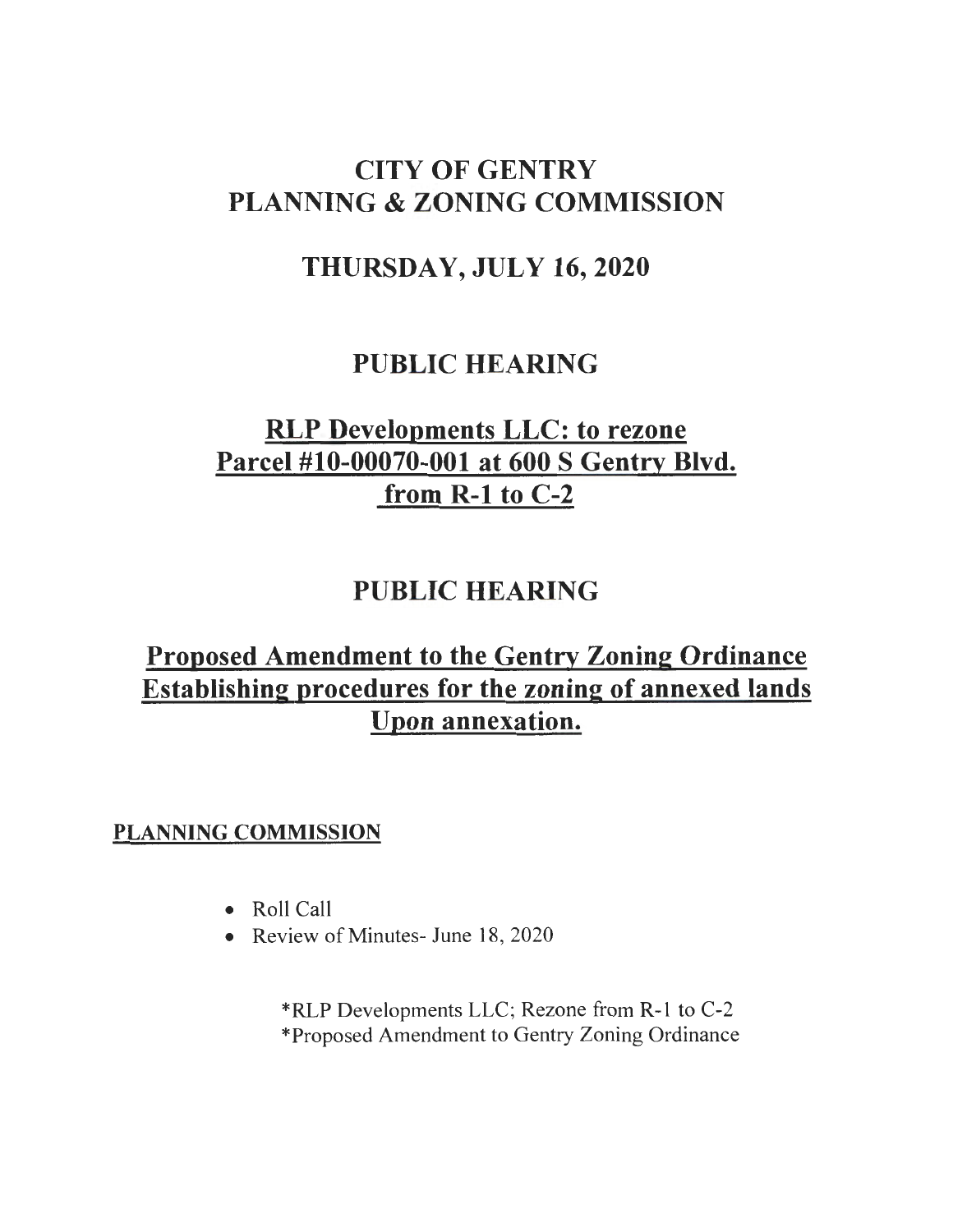# Public Notice

You are hereby notified that a public hearing will be held before the Gentry Planning & Zoning Appeals Board on July 16, 2020 at 7:00 p.m. at the Gentry Council Chambers, 104 E. Main St. Gentry, AR 72734. This hearing is to consider a request by RLP Developments, LLC, to rezone parcel #10-00070-001, located at 600 S Gentry Blvd.

For those unable to attend the meeting, you may phone 479-736-2555 ext. 103 with comments. Written comments may be submitted to the City of Gentry, 101 W. Main Street, Gentry, AR 72734.

Please publish in the WEO. 6/24/20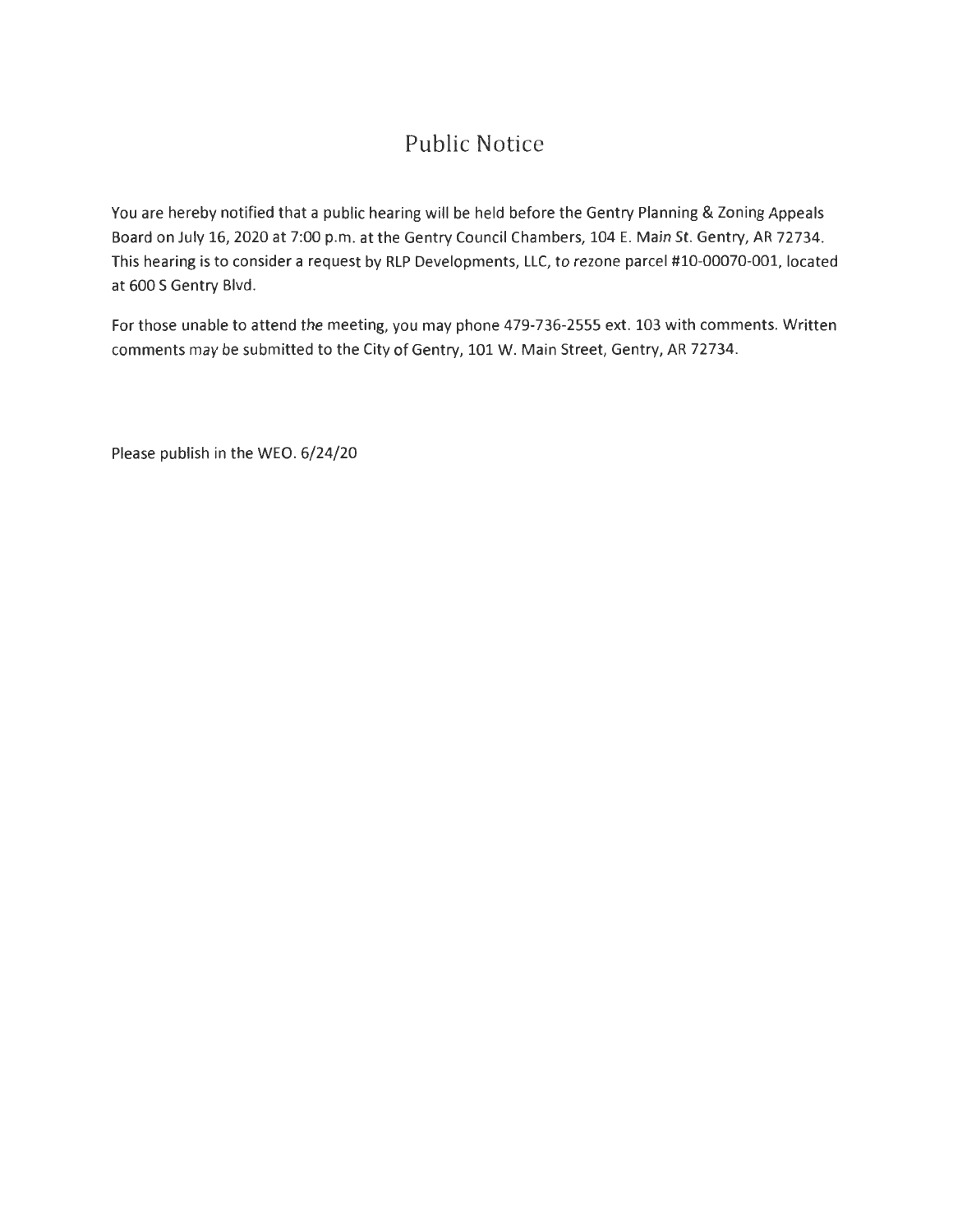Gentry Rezone Application



# **City of Gentry Petition for Rezoning**

To be completed by property owner/representative:

| <b>Property Owner Name</b> | RCP DEVELOPMENTS LLG                |
|----------------------------|-------------------------------------|
| <b>Address or Parcel #</b> | 600 S. GENTRY BAND. - GENTRY, AR    |
|                            | PARCEL #10-00086-000 & 10-00070-001 |
| <b>Mailing Address</b>     | Po Box 3207                         |
|                            | BENJONVILLE, AR 72712               |
| <b>Phone Number</b>        | $-619 - 6784$                       |
| <b>Current Zoning</b>      |                                     |
| <b>Proposed Zoning</b>     |                                     |
| 10 Scaled Drawings         |                                     |

I understand and accept the allowances and restrictions of the zoning requested above.

I consider the land suitable for all of the uses allowed in the zoning district being requested.

I do not consider that the zoning being requested will be detrimental or harmful to surrounding land owners.

I consider the uses allowed within the district being requested to be compatible with the uses surrounding the land described above.

The addresses of all adjacent land owners are listed on the back of this form and I consider them to be complete and accurate for the purposes of public notice as required by the Gentry Zoning Ordinance.

I hereby certify that all of the information I have entered on this form is true and accurate.

**Signature** 

Please see the Petition for Rezoning Checklist for other items needed to process this application.

Contact City Hall at (479) 736-2555 for more information.

| <b>Staff Use Only:</b>            |               |
|-----------------------------------|---------------|
| <b>Date Application Submitted</b> | $6 - 15 - 20$ |
| <b>PC Meeting Date</b>            | $7 - 16 - 20$ |
| Fee Paid (\$75.00)                | $CKC$ 5835    |
| Date Ad Ran in Newspaper          | $6 - 24 - 20$ |
| Date Signs Placed                 | $6 - 17 - 20$ |
| <b>Property Owner Listing</b>     | $10-15-20$    |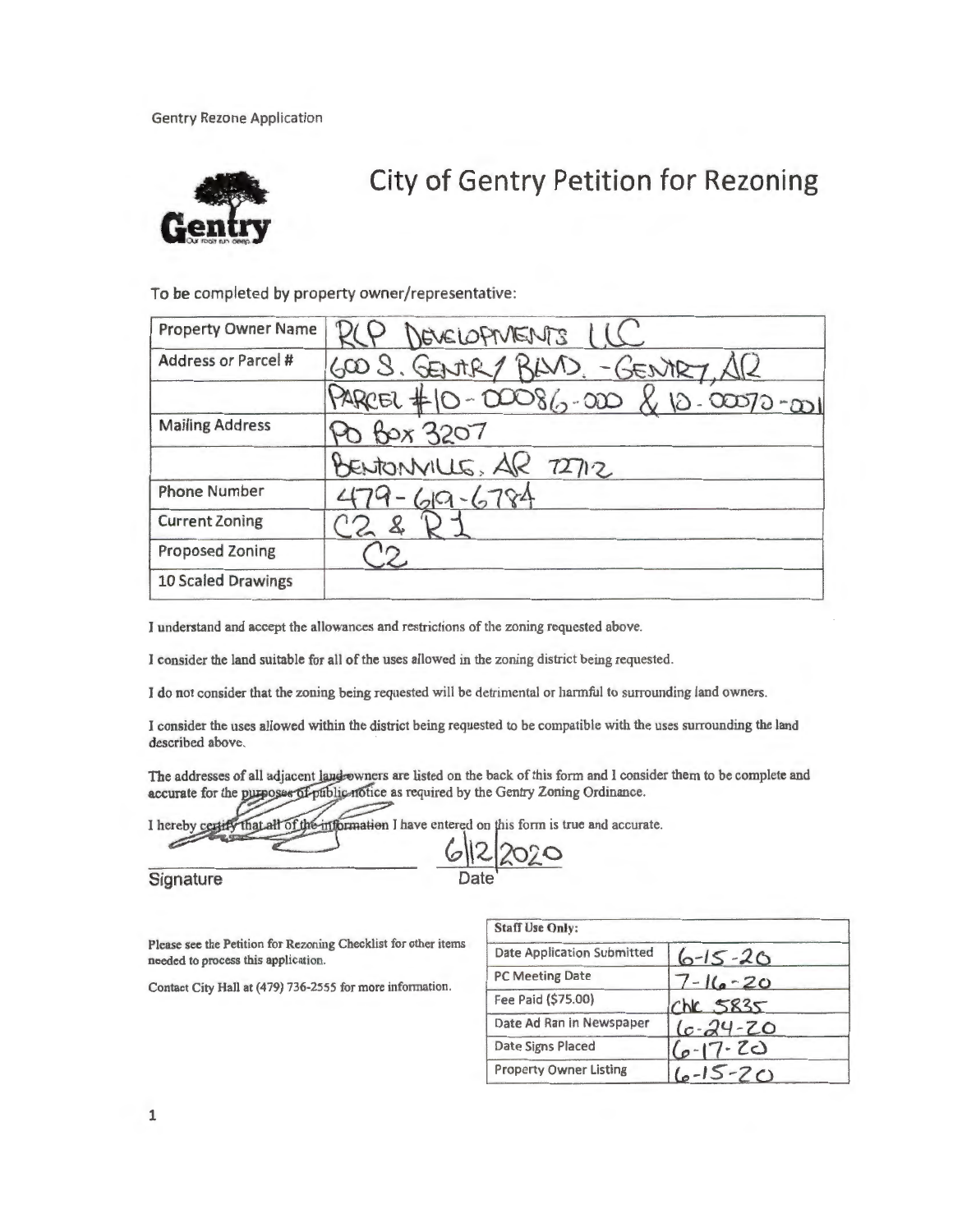Gentry Rezone Application

**NOTICE OF INTENT TO REZONE**  (Name) RLP DEVERGPINENTS LLC

has requested the Gentry Planning Commission to set a public hearing date to consider rezoning the following property from *C..Z-* Ri

to  $\sim$ 

The legal description of the property is as follows:

PARCEL \$ 10-00086-000 & #10-00070-001

The common description of the property is:

 $600$   $S.$  GENTRY  $BVD -$  GENTRY,  $AR$  72734

Proposed land use:

POSSIBLE COMMERCIAL BUILDING

Reason for zone request change:

TO CONSOLIDATE ZONING OF ENTIRE PROPERT1 TO C2

Adjacent land owners listing:

| <b>Planning &amp; Zoning Committee</b> |     |    |  |
|----------------------------------------|-----|----|--|
| <b>Request Approved</b>                | YES | NO |  |
| Date                                   |     |    |  |
| Initials                               |     |    |  |

| <b>City Council Action</b> |           |  |  |
|----------------------------|-----------|--|--|
| <b>YES</b>                 | <b>NO</b> |  |  |
|                            |           |  |  |
|                            |           |  |  |
|                            |           |  |  |
|                            |           |  |  |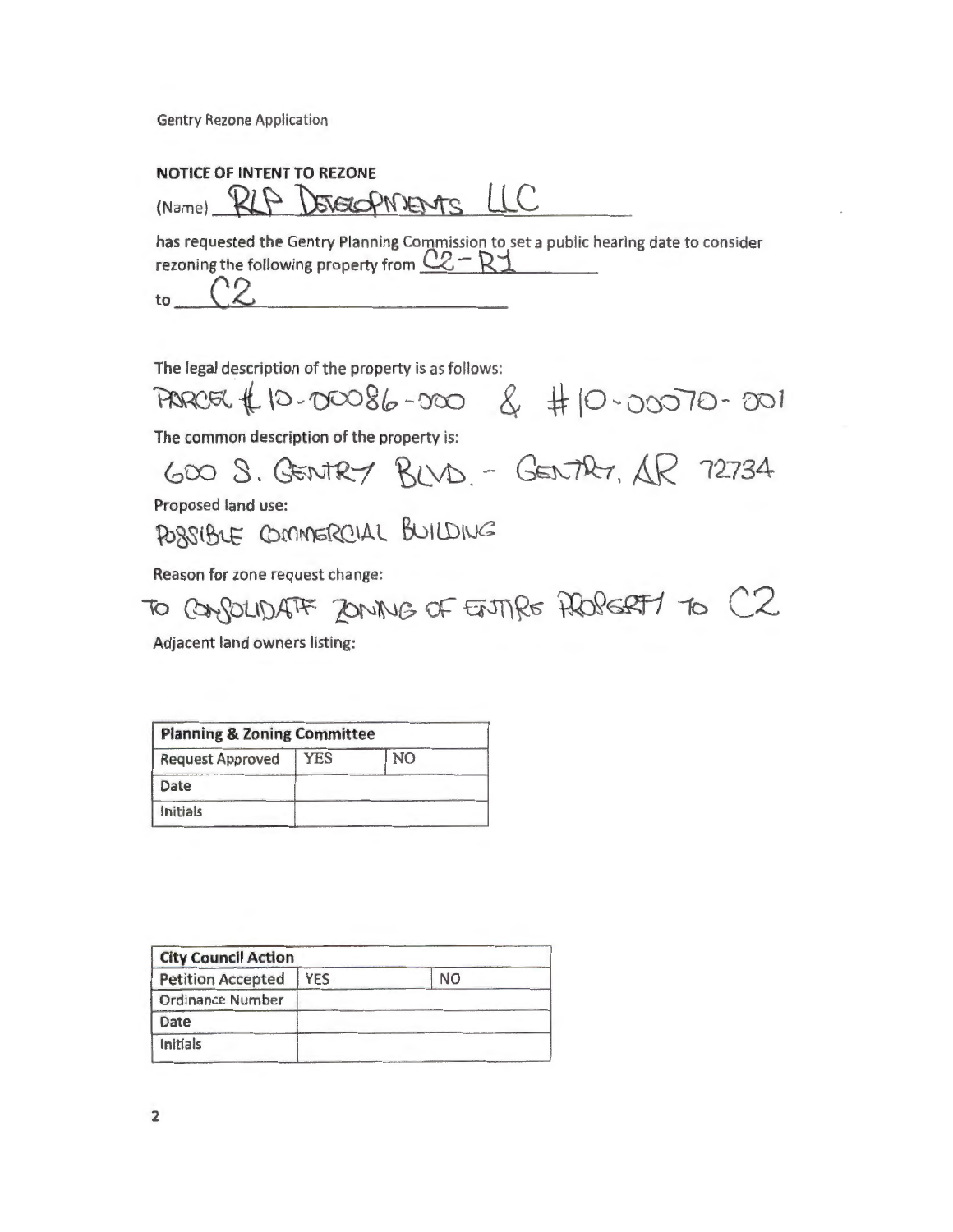Gentry Rezone Application

# Petition for Rezoning Checklist



Please Note! The rezoning application will not be accepted at the date of submittal if the following items are not submitted with the application.

- 1. Completed Application Form
- 2. Payment of Application Fee (\$75.00)

#### 3. Scaled Drawings

#### OTHER INFORMATION:

-City staff will advertise this rezoning request and notice of a public hearing in the newspaper of local distribution no later than 15 days prior to the Planning Commission date.

-The City will post a public hearing sign on the subject property no later than 15 days prior to the Planning Commission date.

#### Procedure to Withdraw a Rezoning Request

A rezoning request may be withdrawn by two methods:

A. The owner(s) may make the request in writing and submit that request to the Planning Department one week before the Planning Commission meeting at which the public hearing will be held.

B. The owner(s) may appear at the public hearing and request that the zoning be withdrawn.

\* \*The applicant will not receive a refund if the item is removed from the agenda. \* \*

The public hearing will be held  $JUT$   $6$ ,  $20$   $\sim$  at 7:00 p.m. It will be held at 104 S Main St. Gentry, AR 72734.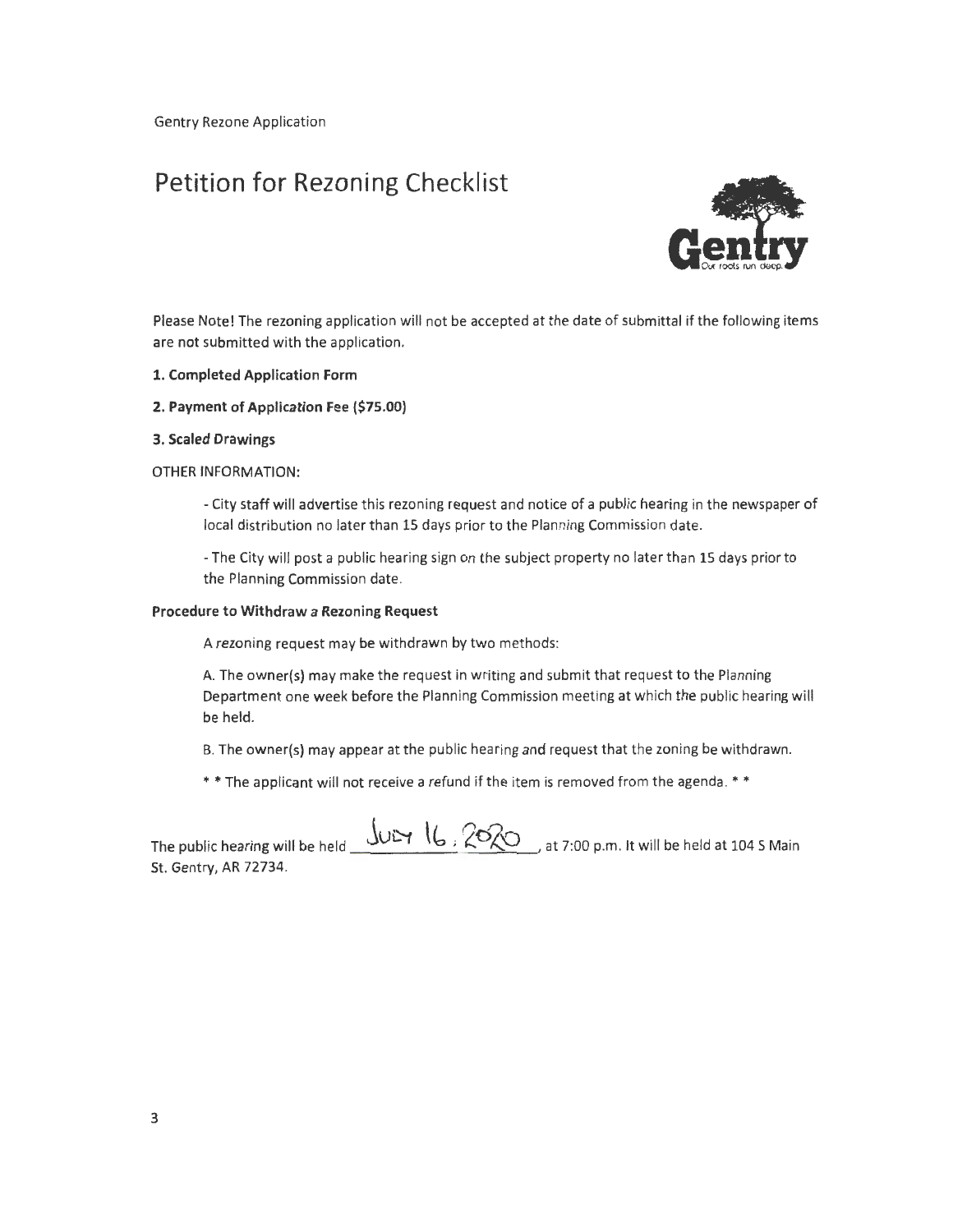

# **Certificate of Mailing- Firm**

| Name and Address of Sender                                             | TOTAL NO.<br>of Pieces Listed by Sender      | TOTAL NO.<br>of Pieces Received at Post Office™              | Affix Stamp Here<br>Postmark with Date of Receipt. |                                                                |
|------------------------------------------------------------------------|----------------------------------------------|--------------------------------------------------------------|----------------------------------------------------|----------------------------------------------------------------|
| <b>CITY OF GENTRY</b><br><b>101 W. MAIN</b><br><b>GENTRY, AR 72734</b> | Postmaster, per (name of receiving employee) |                                                              | <b>JUN 15 2020</b>                                 |                                                                |
| <b>USPS<sup>6</sup> Tracking Number</b><br>Firm-specific Identifier    |                                              | <b>Address</b><br>(Name, Street, City, State, and ZIP Code™) | Fee<br>Postage                                     | <b>Parrol Airlife</b><br><b>Special Handling</b>               |
| 1. Clark & Senaifer                                                    | 56885 County Rd 712                          | Colcord, OK 74338-3813                                       |                                                    | <b>U.S. POSTAGE PAID</b>                                       |
| Morris                                                                 |                                              |                                                              | <b>TED STATES</b>                                  | GENTRY, AR<br>JUN 15, 20<br>JUN 15, 20                         |
| 2. P.P. C. Holdings LLC                                                | $120$ E 4 <sup>th</sup> St<br>$L: ++e$       | Rack, AR 72201-2808                                          | 0000                                               | \$1.50<br>12305K138839-06                                      |
|                                                                        | P.O. Box 129                                 |                                                              | <b>UNITED STATES</b><br>nnnn                       | DE GI AUDI<br>\$1.50                                           |
| 3. Farmers Mutual<br>Insurance Campony                                 | $C_2C_1 + r_1$ , $AP$ 72734                  |                                                              |                                                    | R2305K138839-06                                                |
| Donald G Evans                                                         | P.0.<br>Box 1093<br>C <sub>2</sub>           | AR 72754-1093                                                |                                                    | <b>U.S. POSTAGE PAID</b><br>GENTRY, AR                         |
| Beyocable Trust<br>Double R Corporation                                | 20923 Safari Rd                              | Creater AR 72754 8922                                        | 0000                                               | N 15.20<br>AMOUNT<br>\$1.50<br>R2305K138839-08                 |
| 6.                                                                     |                                              |                                                              |                                                    | <b>U.S. POSTAGE PAID</b><br>GENTRY, AR<br>JUN 15, 20<br>AMOUNT |
| $DC Form 3665$ $lannon 2017 (Done of 10807520.17,000.5540)$            |                                              |                                                              | 0000                                               | .50<br>R2305K138839-06                                         |

PS Form 3665, January 2017 (Page of Strings 2017 PSN 7530-17-000-5549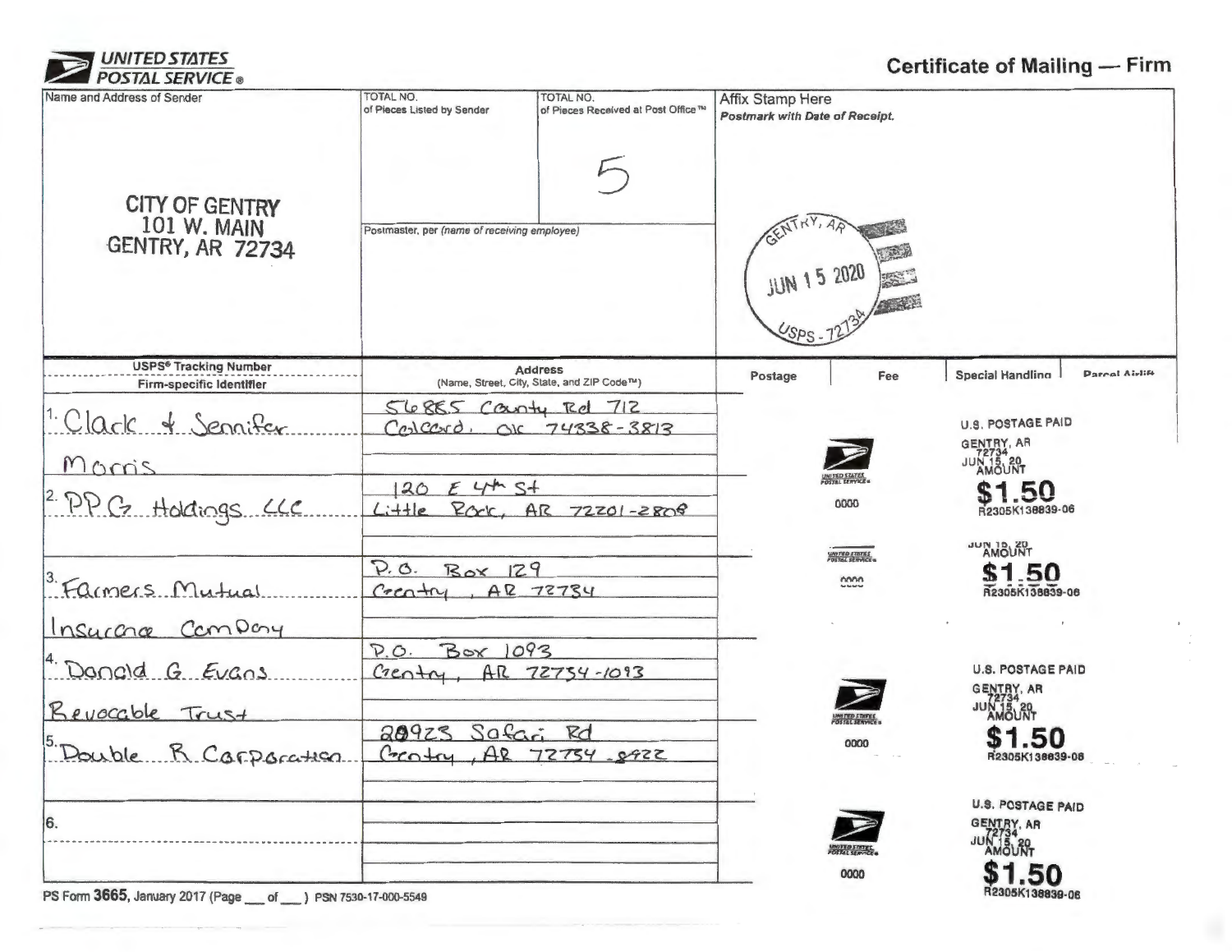# **Instructions for Certificate of Mailing- Firm**

This service provides evidence that the mailer has presented individual items to the Postal Service ™ for mailing, and is available for the following products:

- Domestic services: First-Class Mail®, First-Class Package Service®, Priority Mail®, Media Mail®, Library Mail, Bound Printed Matter, Merchandise Return Service, Parcel Return Service, and USPS Retail Ground"'.
- International services: First-Class Mail International<sup>®</sup> (unregistered items), First-Class Package International Service® (unregistered items), Free Matter for the Blind, and Airmail M-bags®.

The following instructions are for the preparation and use of PS Form 3665, Certificate of Mailing- Firm (including USPS-approved facsimiles):

- 1. Complete and print all forms in ink or ball point pen.
- 2. Enter the name and address of the sender at the top of the form.
- 3. Enter a complete return address on each article.
- 4. Ensure the articles are properly packaged.
- 5. In the appropriate column, enter the applicable postage and fees.
- 6. Insert a firm-specific identifier or account number if desired. (This number is for the sender's use only, and the Postal Service will not use it for identification.)
- 7. When describing and listing three or more individual pieces but not presenting the pieces in the order shown on the sheet, consecutively number each entry line on the sheet and number each piece to show both the corresponding sheet and line number.
- 8. Enter the total number of articles in the proper space at the top of the form.
- 9. Obliterate all unused portions of the "Address" column by drawing a diagonal line through the unused portion on the form.
- ' <sup>J</sup>"·'- 10. When the number of articles presented exceeds the allotted space on the form, use multiple sheets, and in the provided blank spaces in the lower left of the form, number them consecutively to show sheet number and total number of sheets (such as "Page 1 of 4," "Page 2 of 4," etc.).
- 11 . Present PS Form 3665 and the mailing as follows:
	- \* When the mailing has fewer than 50 mailpieces and less than 50 pounds, present the form and mailing at a retail Post Office"' location.
	- When the mailing has at least 50 mailpieces or at least 50 pounds, present the form and mailing at a business mail entry unit (BMEU) or USPS-authorized detached mail unit (DMU).

Privately Printed Forms: The Postal Service allows mailers to use USPS-approved privately printed or computer-generated firm sheets that are nearly identical in design elements and color to the USPS-provided PS Form 3665. See DMM 503 for details on the approval process.

The mailer must retain the original written approval granted by the Postal Service as evidence that the privately printed facsimile of PS Form 3665 has been approved by the Postal Service. The Postal Service does not retain records on the facsimile approvals. A mailer using privately prepared forms must periodically verify them against the USPS-provided version and, if necessary, make routine updates and obtain approval of the updated facsimile form.

A mailer using an approved privately printed form and wanting the form sheets postmarked by the Postal Service must present the forms with the articles to be mailed at a Post Office facility. The forms become the mailer's only receipt (the Postal service does not retain a copy).



0000

U.S. POSTAGE PAID GENTRY, AR JUN 15<sub>20</sub> **\$1.50**  R2305K138839·06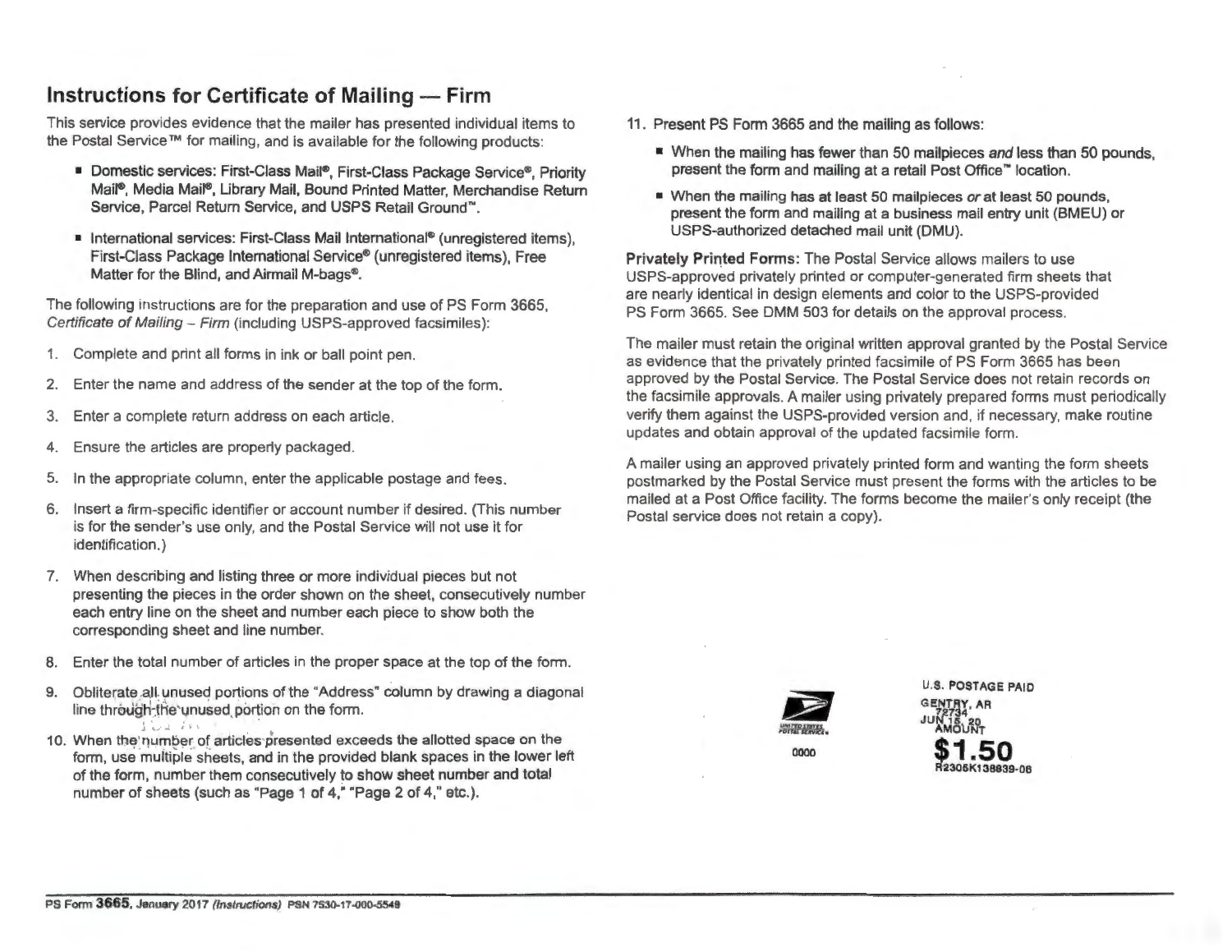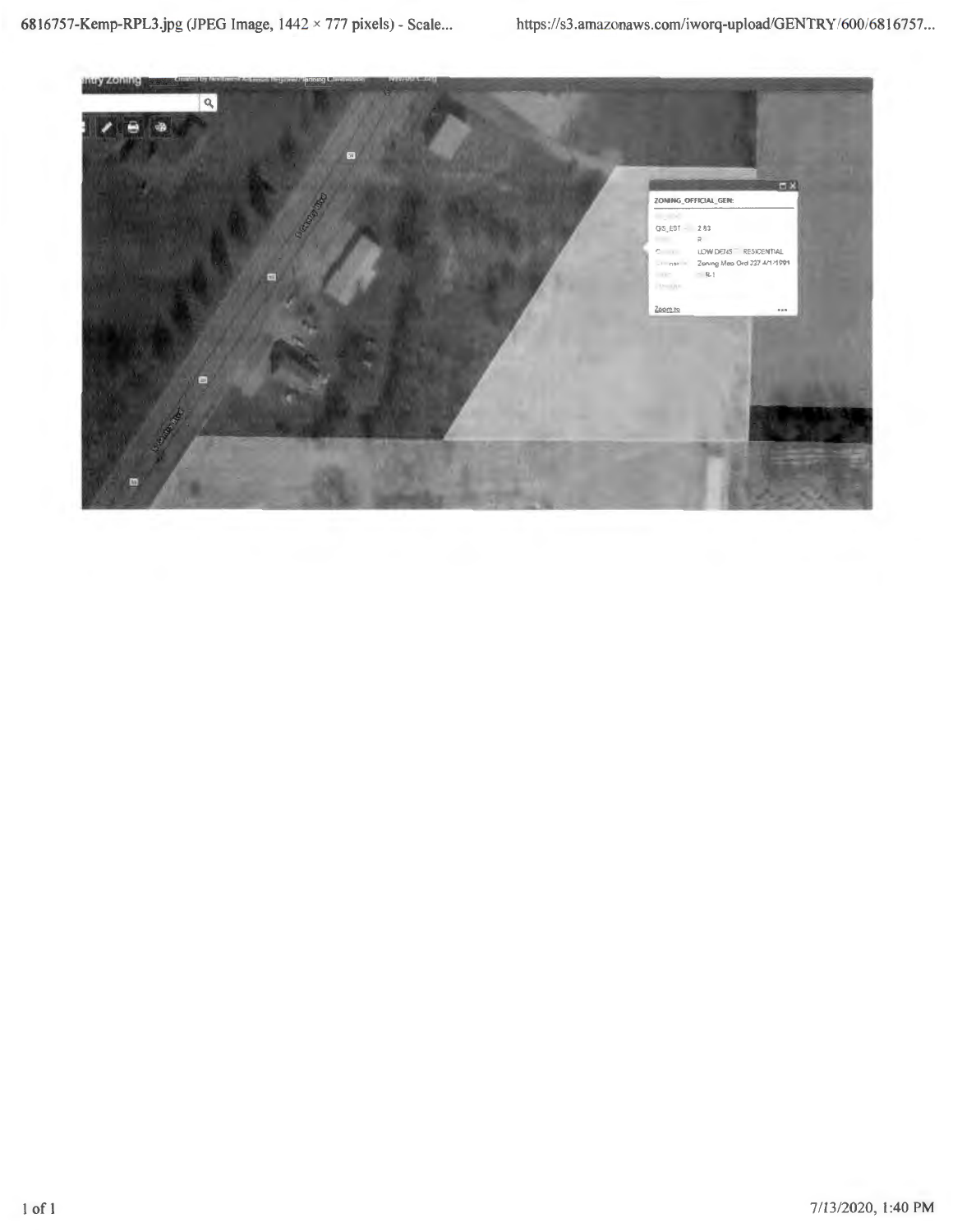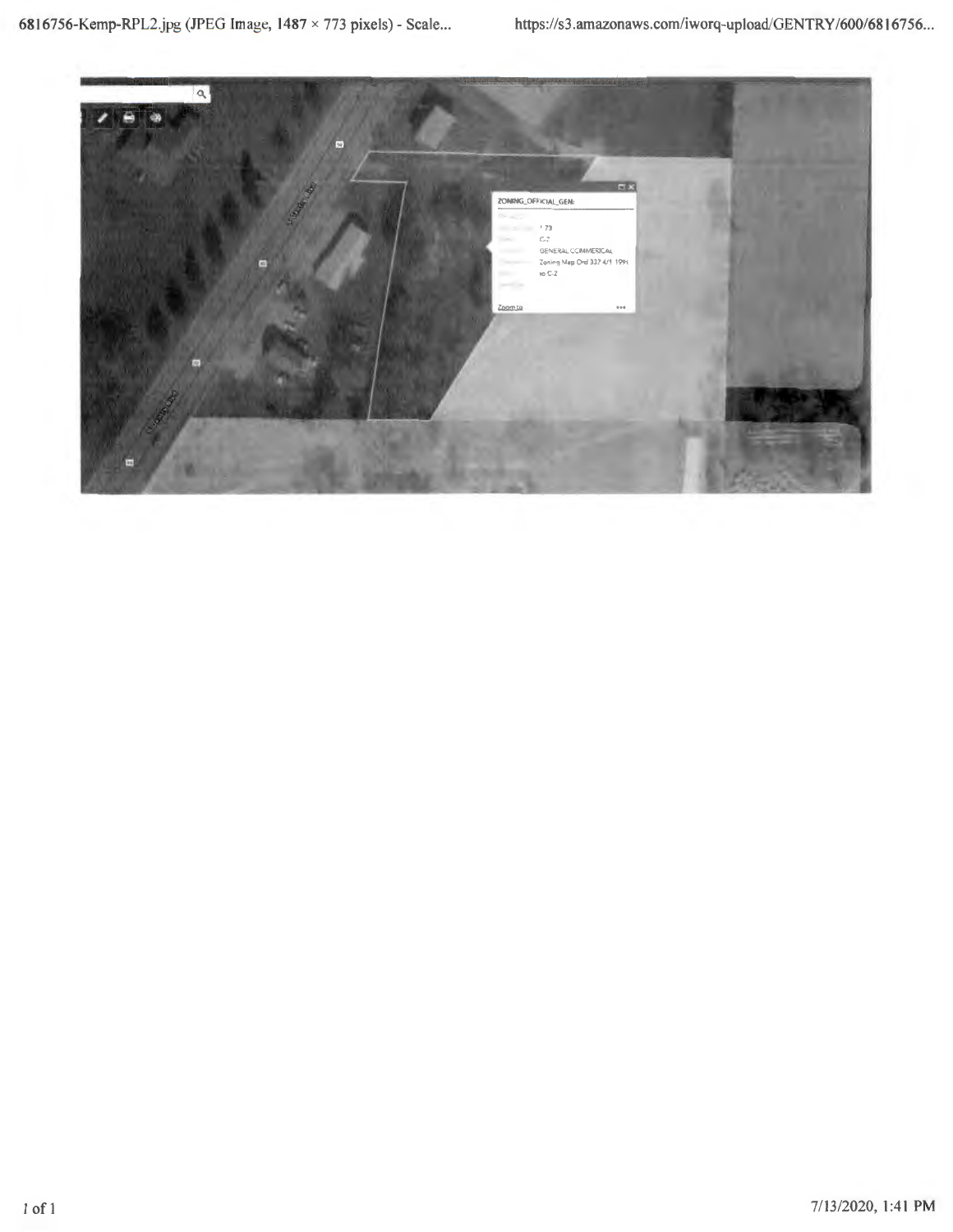### **Proposed amendment to the Gentry Zoning Ordinance establishing procedures for the zoning of annexed lands upon annexation.**

### 14.04.15 Procedure for Zoning Annexed Lands

- A. Prior to consideration by the City Council of any ordinance annexing any lands to the City of Gentry, the Planning Commission shall hold a public hearing regarding the appropriate zoning of the said lands in the event of annexation. Notice of the public hearing shall be published at least one time in a newspaper of general circulation within the City at least fifteen ( 15) days prior to the hearing. The Planning Commission shall also notify the adjoining property owners of the hearing by mail at least fifteen (15) days prior to the hearing.
- B. Following the public hearing, the Planning Commission shall make and certify to the City Council a recommendation as to the most appropriate zoning for the said lands in the event of annexation.
- C. In connection with its consideration of the annexation of the said lands, the City Council may either adopt the Planning Commission's recommendation as to the proposed zoning of the lands by ordinance; modify the zoning recommendation and adopt the recommendation as modified; or return the zoning recommendation to the Planning Commission for further study and recommendation.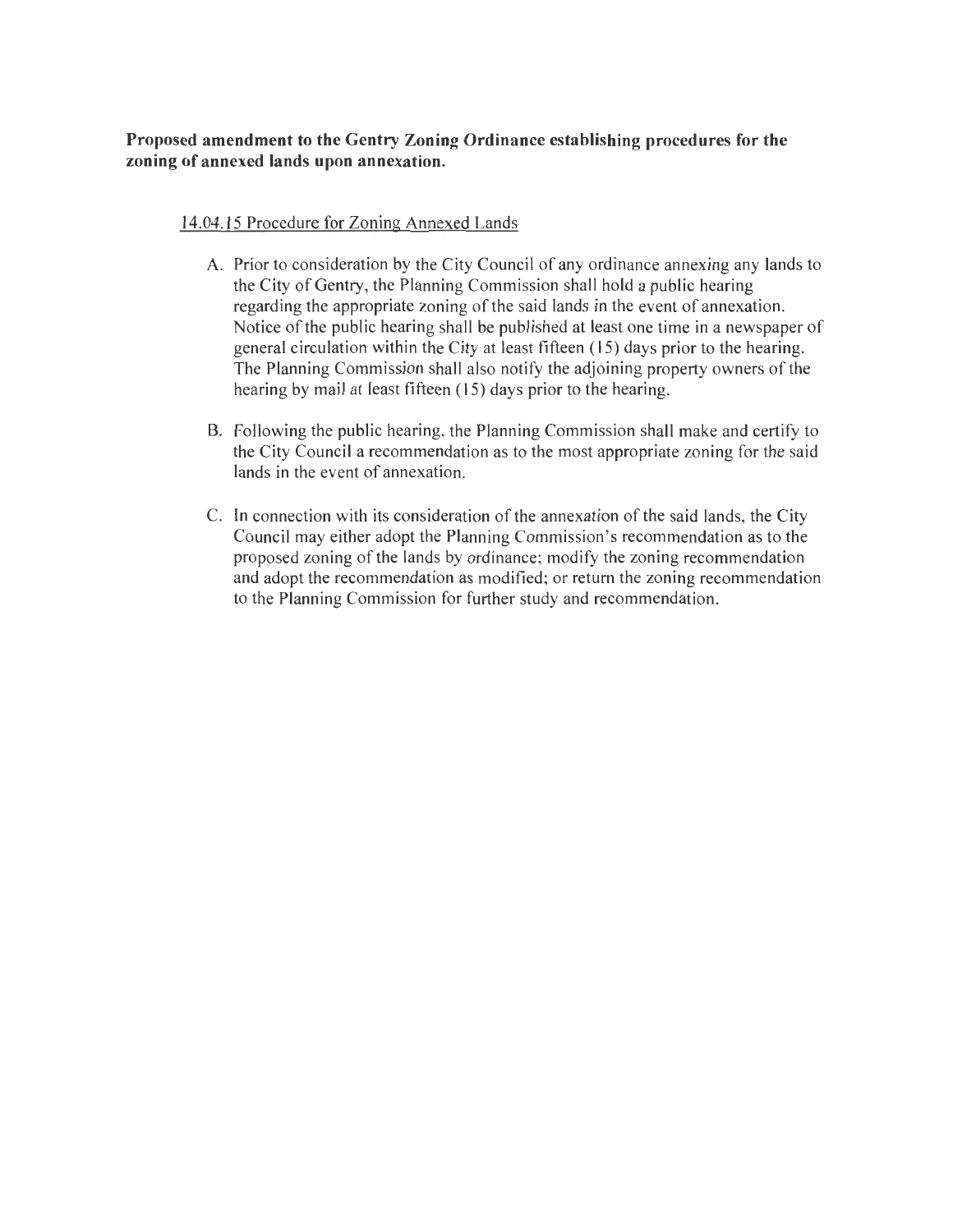# CITY OF GENTRY PLANNING & ZONING COMMISSION

### THURSDAY, JUNE 18,2020

The Planning and Zoning Commission of the City of Gentry, Arkansas met on June 18, 2020 at 7:00 p.m. for a regular meeting at the Gentry Court Chambers. Chairman Mike Parks called the meeting to order.

### MEMBERS PRESENT

## MEMBERS ABSENT

Paul Church

Danny Feemster Jim Kooistra Jay Williams Wanda Meyer Mike Parks Tammie Runyan

Others in Attendance: City Clerk Jenny Trout, City Attorney Joel Kurtz, Mark Smithson and Janie Parks.

### PUBLIC HEARING

At this time, Chairman Mike Parks stated the Public Hearing was open for discussion regarding M4 Construction, LLC's request for Special Use Permit, for Parcel# 10-00413-000, to allow building of a 4-plex in the currently zoned C2 area. There being no one present for public comments or questions:

Motion: Williams- to adjourn the public hearing Second: Runyan The public hearing portion of this meeting was closed.

At this time, Chairman Mike Parks announced the regular meeting for Planning & Zoning wou ld commence.

| <b>Roll Call: Feemster-Present</b> | Kooistra-Present | Parks-Present   |               |
|------------------------------------|------------------|-----------------|---------------|
| Williams-Present                   | Meyer- Present   | Runyan- Present | Church-Absent |

### Minutes of the May 21, 2020 Regular Meeting:

Motion: Williams- To accept the minutes as presented Second: Runyan Roll Call: Feemster-yes Kooistra-yes Parks-yes Williams-yes Meyer-yes Runyan-yes Motion passed.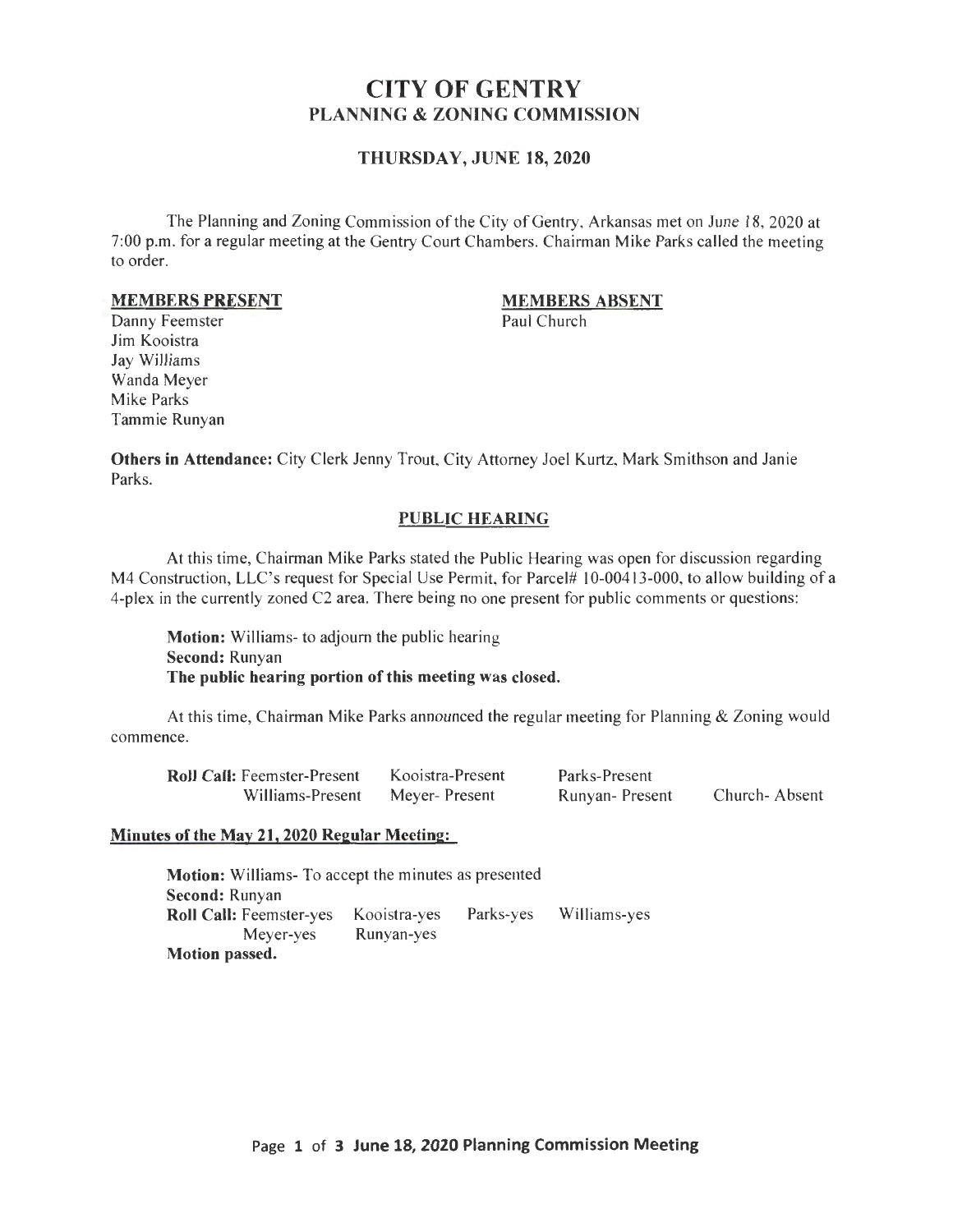### 1) Special Use Permit M4 Construction LLC

Motion: Williams- to accept the request for Special Use Permit Second: Kooistra Roll Call: Feemster-yes Williams-yes Motion passed. Kooistra-yes Meyer-yes Parks-yes Runyan-yes

### 2) City of Gentry & Robert Meyer- Tract Line Adjustment Parcel# 10-00149-080

After review and consideration:

Motion: Runyan- to approve the tract line adjustment as presented Second: Kooistra Roll Call: Feemster-yes Williams-yes Motion passed. Kooistra-yes Parks-yes Meyer-pass Runyan-yes

### 3) Rosemary & Kenneth Reagan, Trustees- Subdivision Lot Split Parcel# 10-01151-000

After review and consideration:

Motion: Kooistra- to approve the subdivision lot split as presented Second: Meyer Roll Call: Feemster-yes Parks-yes Motion passed. Kooistra-yes Williams-pass Meyer-yes Runyan-yes

There being no other new business at this time, Chairman Mike Parks invited Janie Parks with the Gentry Chamber of Commerce to address the Commission with information of the latest facts and figures regarding the City's Economic Development. Before beginning Janie encouraged all who had not yet completed the 2020 census, to please do so, stressing its importance to the City of Gentry.

Janie stated she had been able to compile the following numbers within the last few weeks. Some of these numbers may have changed during that time:

Currently 907 houses are under development Since 2018- 247 houses were either built, or are currently under construction There have been 15 different contractors used Since 2019- 181 new requests for water services have been made Since 2016- \$23,000,000 in residential building permits have been obtained And the City's growth population has increased by 60% since the year 2000.